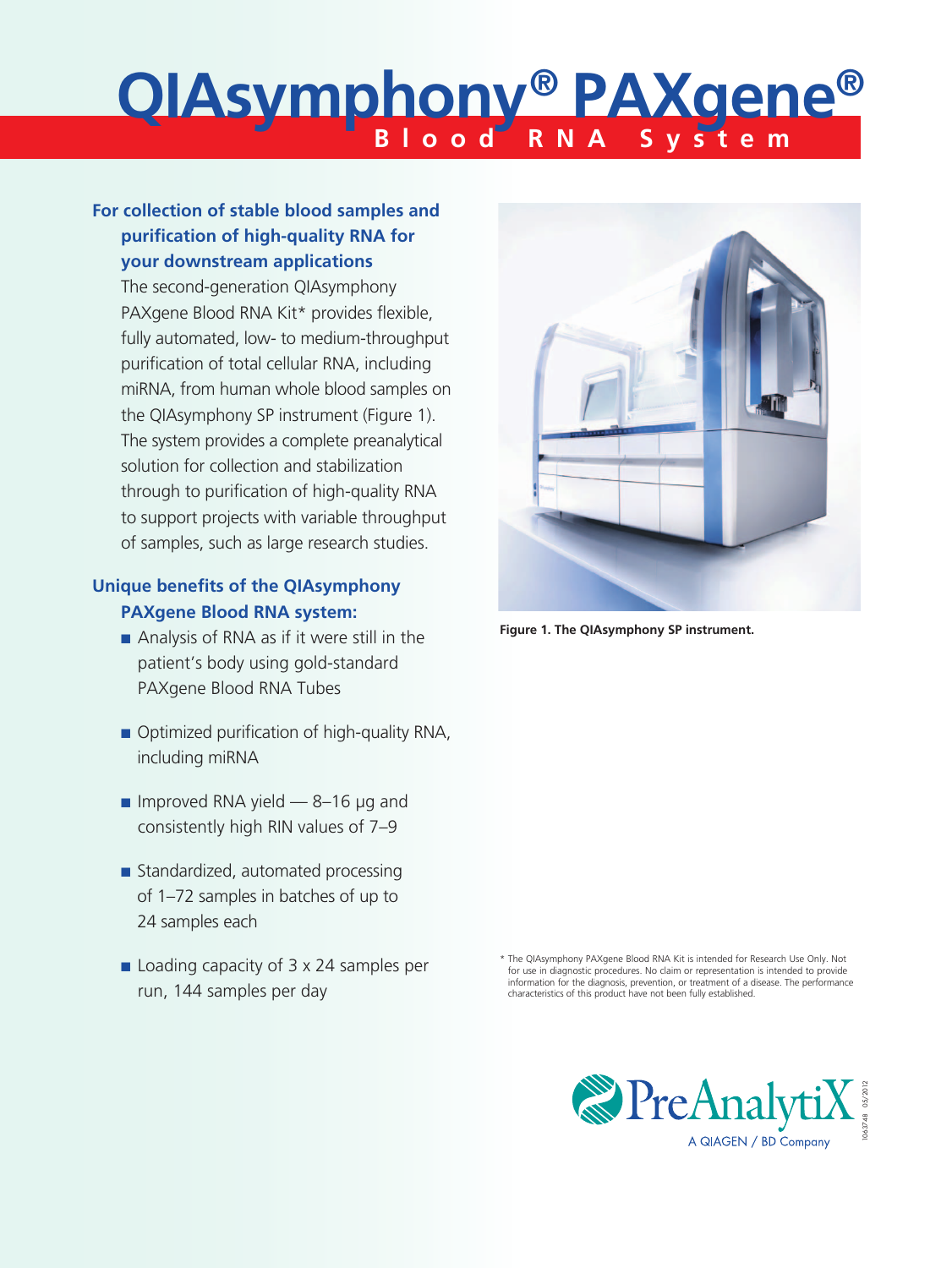#### **Table 1. Noticeable advantages at every step**

## **Handling features**

# **Integrated system for collection, stabilization, and automated low- to mediumthroughput purification**

Blood samples (2.5 ml) are collected in PAXgene Blood RNA Tubes. Samples may be stored or transported at room temperature if desired (1). The purification procedure begins with a centrifugation step to pellet the contents of each PAXgene Blood RNA Tube. After pellet resuspension the tubes are transferred to the QIAsymphony SP instrument (2). After loading the reagent cartridge and setup of plasticware, guided and checked by the dedicated software, the QIAsymphony SP instrument carries out the fully automated RNA purification procedure. Following purification, a final heat treatment of the eluate enhances performance in downstream applications. Total processing time is about 6 hours 15 minutes for 72 samples, including approximately 30 minutes of hands-on time. Using the eluate cooling function, up to 144 samples can be processed per day (Figure 2).

#### **Table 2. High RNA yields with the QIAsymphony PAXgene Blood RNA system**

| Mean RNA yield                  | 14.2 $\mu$ g    |
|---------------------------------|-----------------|
| CV                              | 12 <sub>1</sub> |
| Mean purity $(A_{260}/A_{280})$ | 21              |
| <b>Total failures</b>           | ∩               |
| <b>Samples tested</b>           | 1367            |
| <b>Donors</b>                   | 176             |
| <b>Runs</b>                     | 19              |
| <b>Instruments</b>              | 4               |



**Figure 2. Workflow and throughput.** Hands-on processing times are marked in red, automated processing times are marked in green.

## **High yields of high-quality RNA with no cross-contamination detected**

The QIAsymphony PAXgene Blood RNA procedure provides high-quality RNA (Figure 3) with high intra-donor repeatability.

The robust and standardized procedure, together with onboard measures of the QIAsymphony SP instrument, are designed to minimize the risk of sample-to-sample cross-contamination (Figure 4).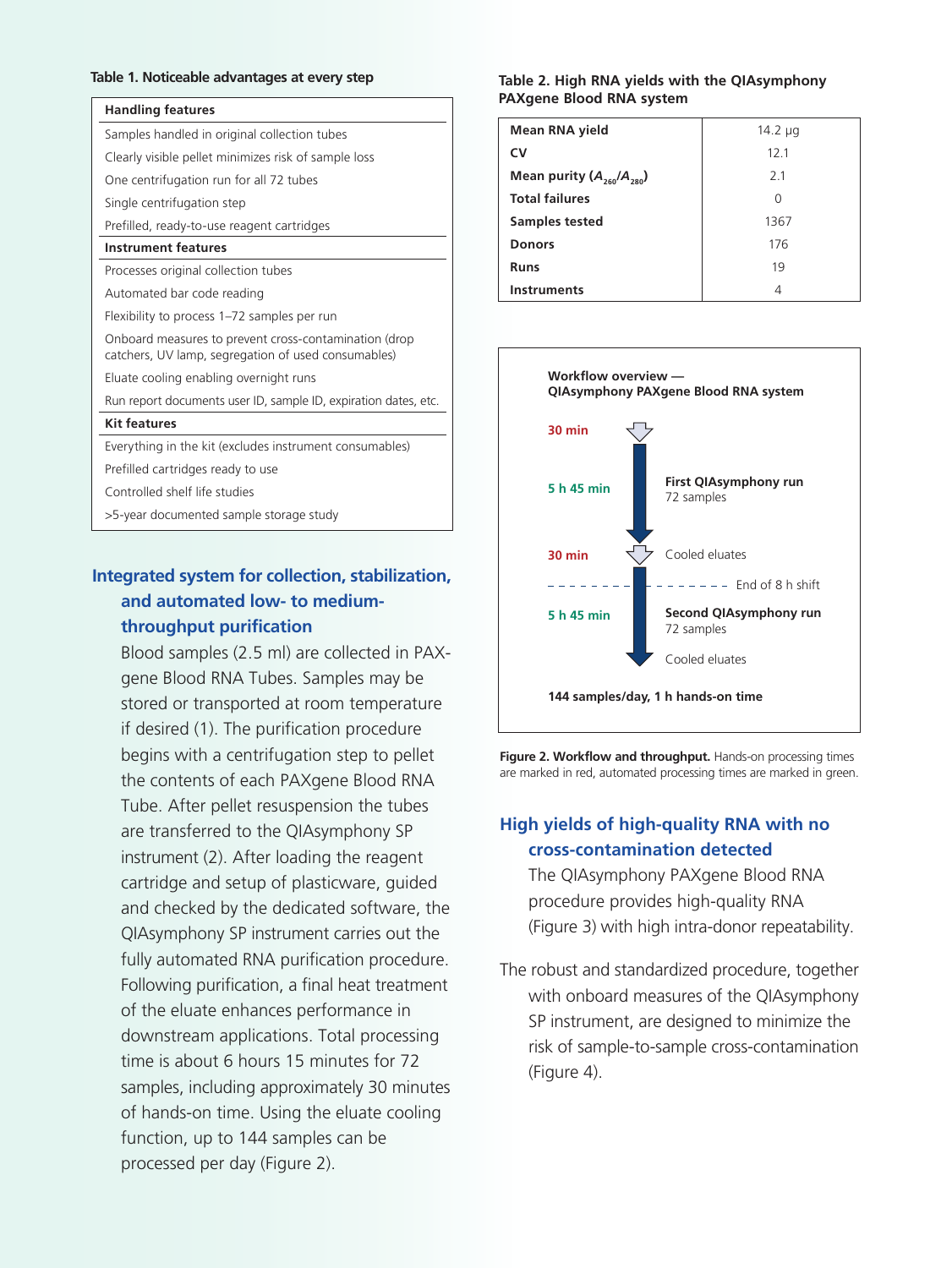

**Figure 3. High-quality RNA from different donors.** Blood was collected into PAXgene Blood RNA Tubes. RNA was purified using the QIAsymphony PAXgene Blood RNA Kit on the QIAsymphony SP instrument. RNA was analyzed with an Agilent® 2100 Bioanalyzer. The arrows indicate small RNA species (including miRNA). **RIN**: RNA integrity number.

## **Downstream applications**

The purified RNA is ready to use in a wide range of downstream applications, including:

- Quantitative, real-time RT-PCR
- $\blacksquare$  Expression array and chip analysis
- $\blacksquare$  Next generation sequencing
- $\blacksquare$  cDNA synthesis
- RNase and S1 nuclease protection
- $\blacksquare$  Northern, dot, and slot blot analysis
- 

| Batch 1        | X    | 23.8 | X    | 23.4 | X    | 23.6 |
|----------------|------|------|------|------|------|------|
|                | 24   | Χ    | 24   | X    | 23.5 | X    |
|                | X    | 23.9 | X    | 23.3 | X    | 23.7 |
|                | 24.4 | X    | 36   | Χ    | 22.7 | X    |
| <b>Batch 2</b> | X    | 23.8 | X    | 23.6 | X    | 23.2 |
|                | 23.4 | X    | 22.8 | X    | 23.1 | X    |
|                | X    | 23.6 | X    | 22.6 | X    | 22.4 |
|                | 24.1 | X    | 24.1 | X    | 22.3 | X    |
| <b>Batch 3</b> | X    | 23.1 | X    | 23.3 | X    | 23.3 |
|                | 23.7 | X    | 23.3 | X    | 23.6 | X    |
|                | X    | 23.5 | X    | 23.1 | X    | 23.1 |
|                | 23.1 | X    | 22.2 | X    | 22.9 | Χ    |

**n**Primer extension **Figure 4. No detectable cross-contamination.** RNA was purified from blood collected in PAXgene Blood RNA Tubes (gray) or from water samples (white), arranged in a checkerboard pattern. All samples were analyzed by quantitative RT-PCR using primers and probe specific for the 18S rRNA, for 40 PCR cycles. Threshold cycle values (C<sub><sub>7</sub>) are indicated. **X**: No signal detected within 40 cycles.</sub>